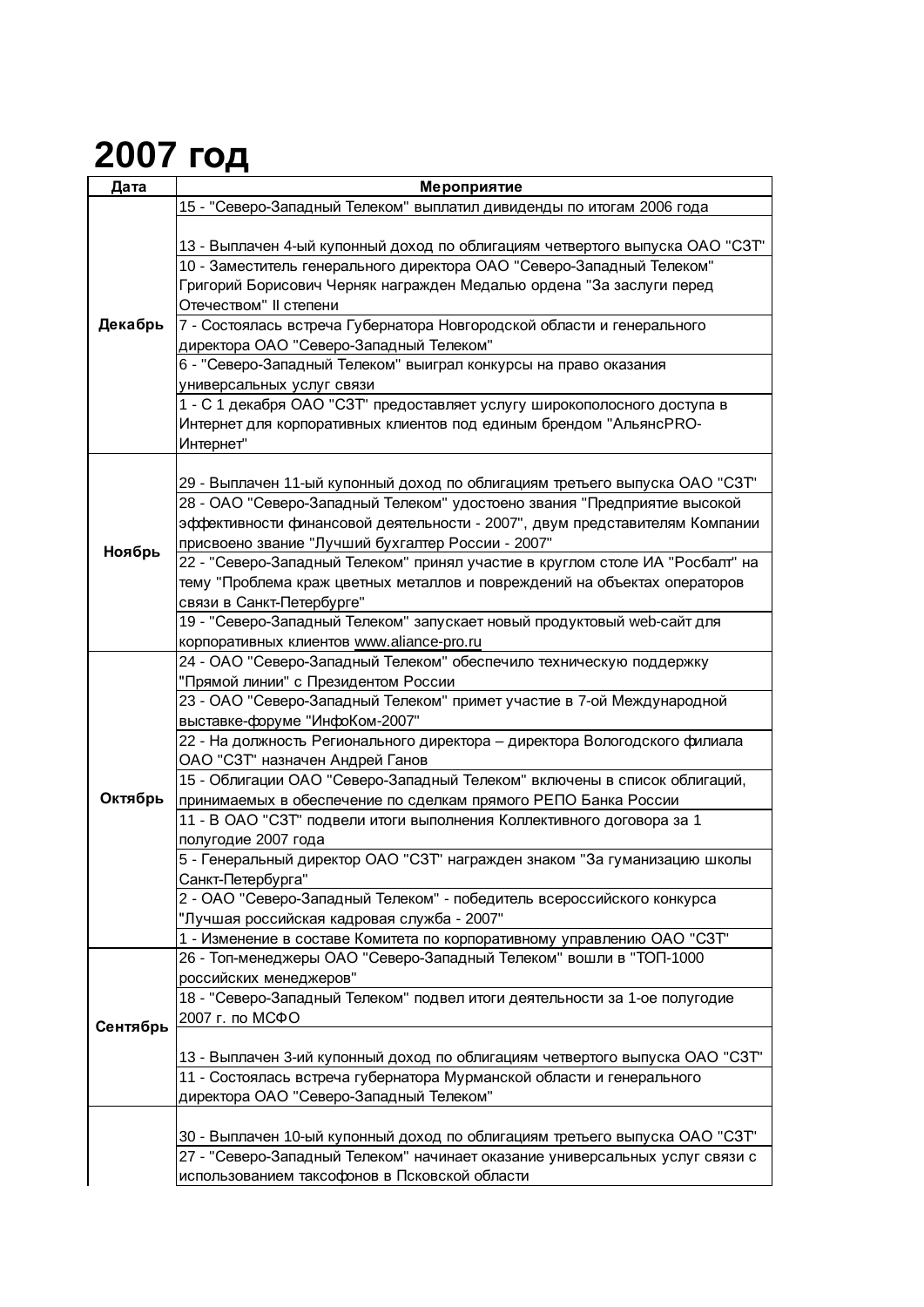| Август | 22 - Привилегированные акции ОАО "Северо-Западный Телеком" переведены в<br>Котировальный список ФБ ММВБ "А" 1 уровня |
|--------|----------------------------------------------------------------------------------------------------------------------|
|        | 14 - "Северо-Западный Телеком" завершил сделку по привлечению                                                        |
|        | синдицированного кредита                                                                                             |
|        | 10 - "Северо-Западный Телеком" приступил к оказанию универсальных услуг связи                                        |
|        | в Республике Карелия                                                                                                 |
|        | 31 - "Северо-Западный Телеком" подвел итоги за 1-ое полугодие 2007 г.                                                |
|        | 31 - Совет Директоров ОАО "Северо-Западный Телеком" принял решение о                                                 |
|        | размещении облигаций пятого выпуска                                                                                  |
|        | 27 - «Северо-Западный Телеком» начал предоставление универсальной услуги                                             |
|        | связи в Новгородской области                                                                                         |
|        | 18 - "Северо-Западный Телеком" подвел итоги деятельности за 2006 год в                                               |
|        | соответствии с Международными стандартами финансовой отчетности (МСФО)                                               |
| Июль   | 9 - Совет директоров ОАО "Северо-Западный Телеком" одобрил сделку по выходу                                          |
|        | из состава участников ОАО "Телекоминвест"                                                                            |
|        | 6 - ОАО "Северо-Западный Телеком" начинает оказание универсальных услуг                                              |
|        | связи в Мурманской области                                                                                           |
|        | 4 - Выплачен 15-ый купонный доход по облигациям второго выпуска ОАО "СЗТ"                                            |
|        | 3 - "Северо-Западный Телеком" подвел промежуточные итоги выполнения                                                  |
|        | Соглашения о сотрудничестве с Администрацией Архангельской области                                                   |
|        | 22 - Санкт-Петербург отметил 125-летие телефонной связи                                                              |
|        | 22 - Определен новый состав Правления ОАО "Северо-Западный Телеком"                                                  |
|        | 22 - состоялось годовое общее собрание акционеров ОАО "Северо-Западный                                               |
|        | Телеком"                                                                                                             |
|        | 21 - "Северо-Западный Телеком" подключил 100-тысячного абонента услуги                                               |
|        | "Авангард" в Санкт-Петербурге                                                                                        |
|        | 21 - "Северо-Западный Телеком" изменил порядок раскрытия информации о                                                |
| Июнь   | деятельности Компании в соответствии с требованиями SEC                                                              |
|        |                                                                                                                      |
|        | 15 - Выплачен 2-ой купонный доход по облигациям четвертого выпуска ОАО "СЗТ"                                         |
|        | 14 - В Санкт-Петербурге состоялась церемония памятного гашения почтовой                                              |
|        | марки, посвященной 125-летию телефонной связи в России                                                               |
|        | 12 - Генеральный директор ОАО "Северо-Западный Телеком" Владимир Акулич                                              |
|        | награжден медалью Петра Великого "За трудовую доблесть"                                                              |
|        | 5 - Акции ОАО "Северо-Западный Телеком" вошли в индекс MSCI Russia Small                                             |
|        | Cap                                                                                                                  |
|        | 31 - Выплачен 9-ый купонный доход по облигациям третьего выпуска ОАО "СЗТ"                                           |
|        | 29 - Калининградский филиал OAO "C3T" подвел промежуточные итоги реализации                                          |
|        | национальных проектов                                                                                                |
|        | 28 - "Северо-Западный Телеком" подвел итоги конкурса на организацию                                                  |
|        | синдицированного кредита                                                                                             |
|        | 22 - ОАО "Северо-Западный Телеком" присвоено звание "Социально-ответственная                                         |
|        | компания 2007"                                                                                                       |
| Май    | 16 - "Северо-Западный Телеком" подвел итоги реализации "Программы                                                    |
|        | обеспечения телекоммуникационными услугами жителей Санкт-Петербурга на 2005-                                         |
|        | 2007 гг."                                                                                                            |
|        | 14 - Совет директоров ОАО «Северо-Западный Телеком» определил размер                                                 |
|        | дивидендов за 2006 год                                                                                               |
|        | 8 - "Северо-Западный Телеком" завершил строительство волоконно-оптической                                            |
|        | линии связи в направлении Санкт-Петербург - Псков                                                                    |
|        | 3 - Определен победитель конкурса по выбору независимой аудиторской                                                  |
|        | организации ОАО "Северо-Западный Телеком" на 2007 год                                                                |
|        | 19 - "Северо-Западный Телеком" провел реорганизацию дочерних компаний в                                              |
|        | форме присоединения ЗАО ИК "Связь" к ЗАО "АМТ"                                                                       |